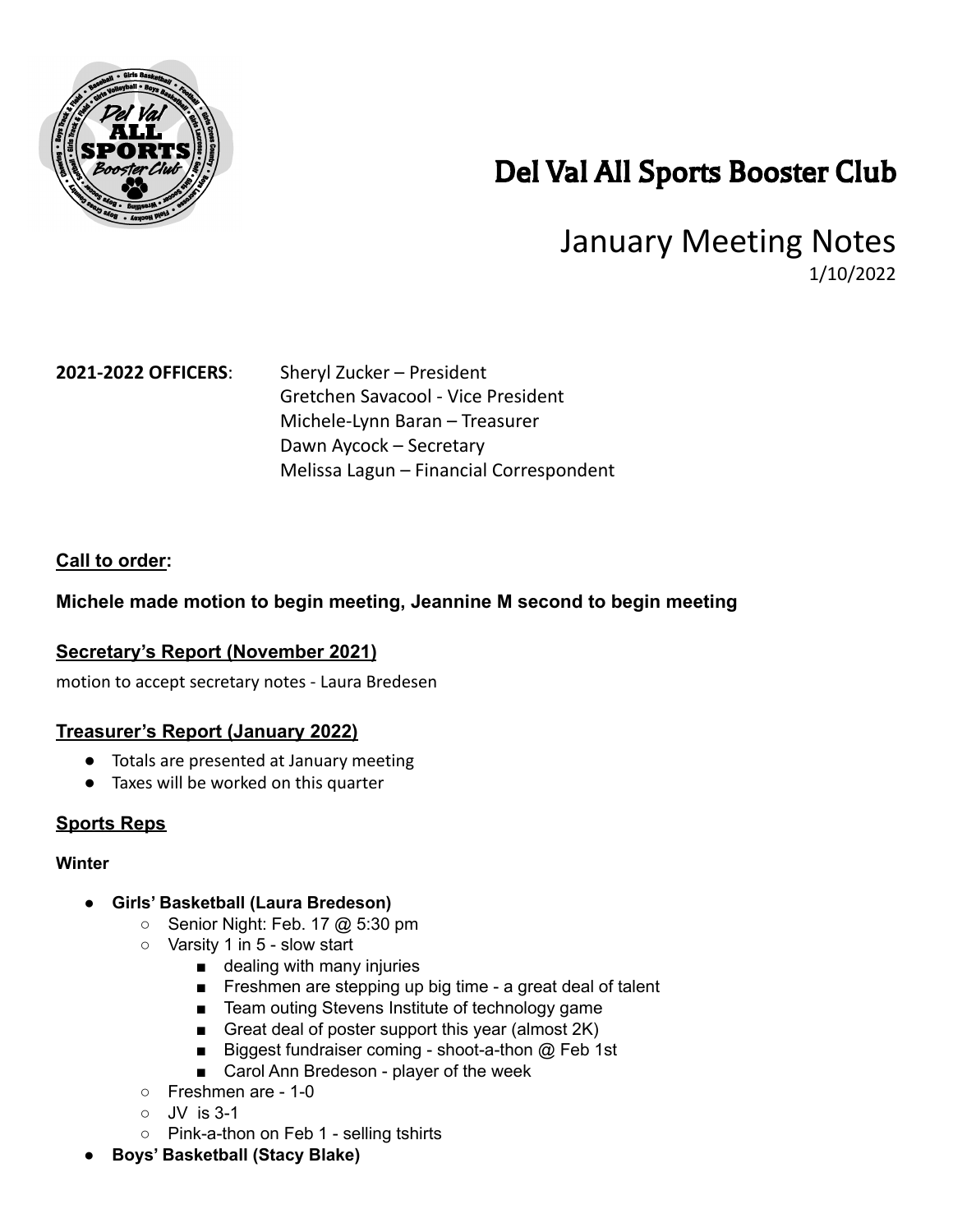- **○** Senior Night: Feb. 17 @ 6:30 pm
- Varsity is 3/2 to date
- JV is @ 3/0
- Freshmen details to follow
- Logan Blake recognized for most points in our Division
- Craig Baran recognized as 2nd highest rebounder in region
- Boys play Pingry at 4:15pm no spectators are allowed

#### **● Wrestling (Gretchen Savacool & Kristin Christie)**

- **○** 12/17 DV 74 Bridgewater 0 Kyle Cooke was wrestler of the match!
- **○** 12/21 DV 49 Hopewell Valley 9
- 12/23 Mount Olive vs. Del Val lost 38-21 -
- **○** John Goles Tournament (Dec. 28th): Chris Colasurdo & Jackson Bush - 1st Place Finishers and Del Val came in 2nd place as a team (199 points) - Warren Hills was in 1st Place



- Gold Rush: January 12th: T-shirts to be sold in school (see Coach Fitz)
- Beat bernards Weds
- Snowed out on Friday
- Senior Night: January 19th (Time TBD) Karen Kirkpatrick & Cathy Bowen working on posters. Plans to recognize Liam Newman are in the works (Wrestling Foundation is working on t-shirts).
- Upcoming January events: See list
- $\circ$  JV is 4-0

#### **● Cheer**

- **○** On a slow down plagued with
	- **■** Covid
	- **■** Injuries
	- Dropped out of several meets due to Covid
- **○** Practicing again now, 6 days a week
- **○** On track to be in Florida
- **○** Meets being canceled preemptively so that they don't get sick before Nationals
- Tricky Tray
	- Some are backing out because of Covid making some tickets available again
	- 15 tickets available
	- 48 baskets
	- 7 silent auction pieces
- **Volleyball** 
	- Went to the State Championships at William Paterson University on November 13, 2021.
	- Although they lost they were still Skyland-Raritan Conference Champs and South Group 1 Sectional Champs for 2021!
- **Boys lacrosse news:** 
	- Continue lifting Tuesday and Thursday 6-7PM,
	- Team training on Saturdays on courts 2-3:30pm with Q4 Lacrosse.
	- Spring sports registration is open. Season starts March 7th

#### **OLD BUSINESS**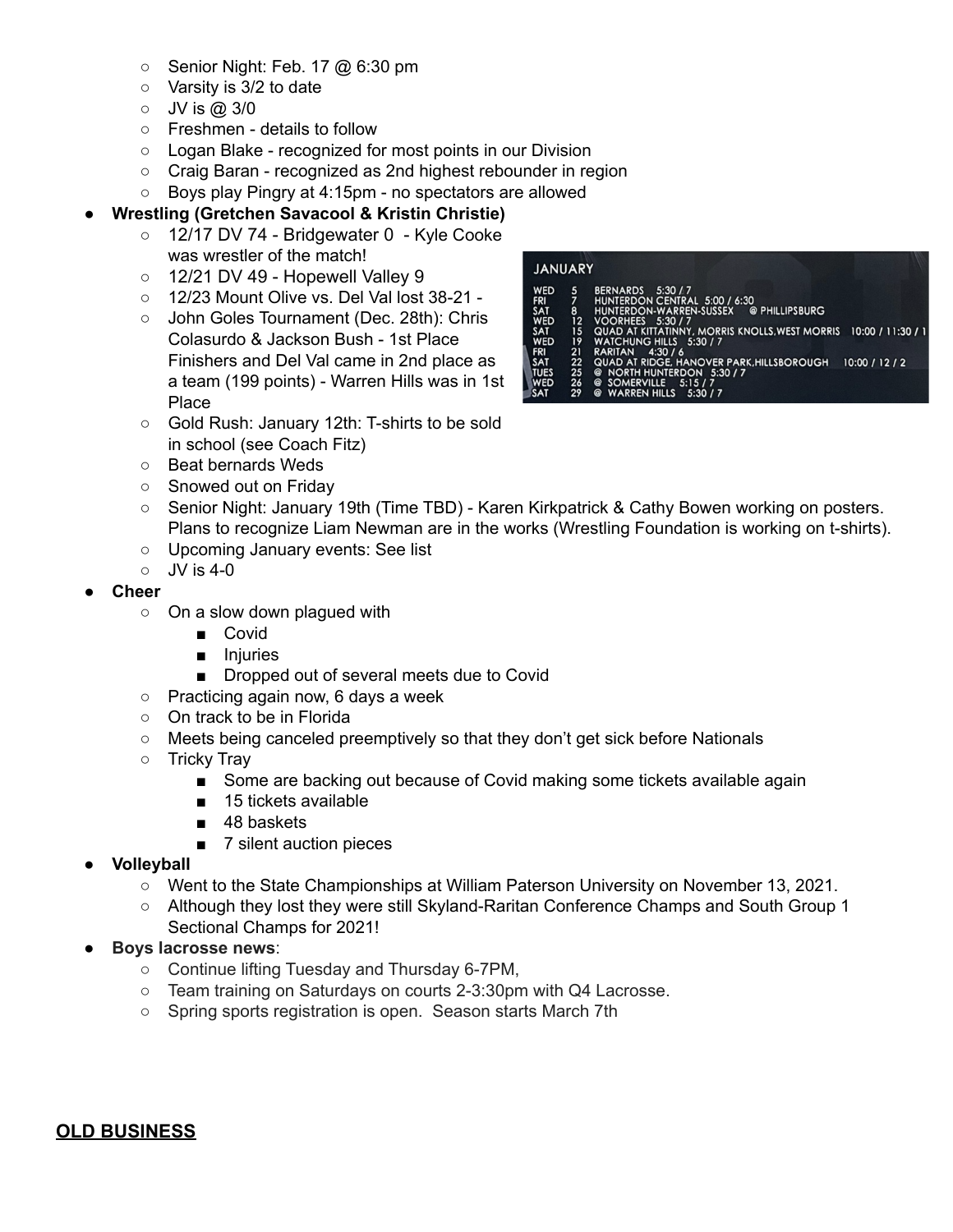- ● Trailer transfer update. The Blakes have been paid in full. Now that the holidays are over we will insure, register and move it.
	- Waiting on registration Insurance is in process
	- Will move it may need to store off property until the field is completed
- ● Membership drive
	- Pushed to January. through lack of participation Kim Testa has one for bringing in 1 renewal membership!
	- Thanks to the Marinelli Family for the gift card donation!
	- Awarded to Kim Testa during meeting congratulations!

#### **Del Val Spirit Wear**

#### *Review Sales Report:*

- Fall and Christmas all delivered on time
- Limited on sport specific items due to supply chain issues
- ● May limit how much teams can make on fundraising as all prices have all gone up
	- We can reduce the Booster club profit
	- Booster club will work with teams on fundraising
- No December store because of supplier issues
- Store is open now and we won't be changing options through this year
- We will still have a Freshmen store over the summer prior to Oasis

#### *Varsity Jacket - Process for Sneakers Plus*

● No change

#### *Spirit Wear Store Dates - reminder*

### **NEW BUSINESS**

- ● Team Parent process reminder for social media post requests
	- Please be sure to submit images and verbiage you want posted all sports all levels
	- Email to Booster club or send via social media inbox
- Payment Processing Check in
- ● Kingwood Twp
	- Request sent to the township requesting raffle fees to be waived for non-profit youth sports programs.
	- It is on their February agenda. If passed it will take two months to change the township ordinance.
- ● Coach Haughey Football Team Equipment request
	- We do not currently have a sled for workouts for Football
	- Looking at sending in the most successful teams coming up the next 2 years
	- Pin sled
		- Design makes it so the user has to push in not up
		- Drives the players to stay low
		- All players will use this for years to come
		- Timing mechanism all must hit at the same time
		- This would be on the practice field
		- Review if price includes shipping freight would come out of the time team
		- Average life span is about 10 years
		- Will store in the Football shed for the season
		- Used for both offense and defensive
- Motion to adjourn